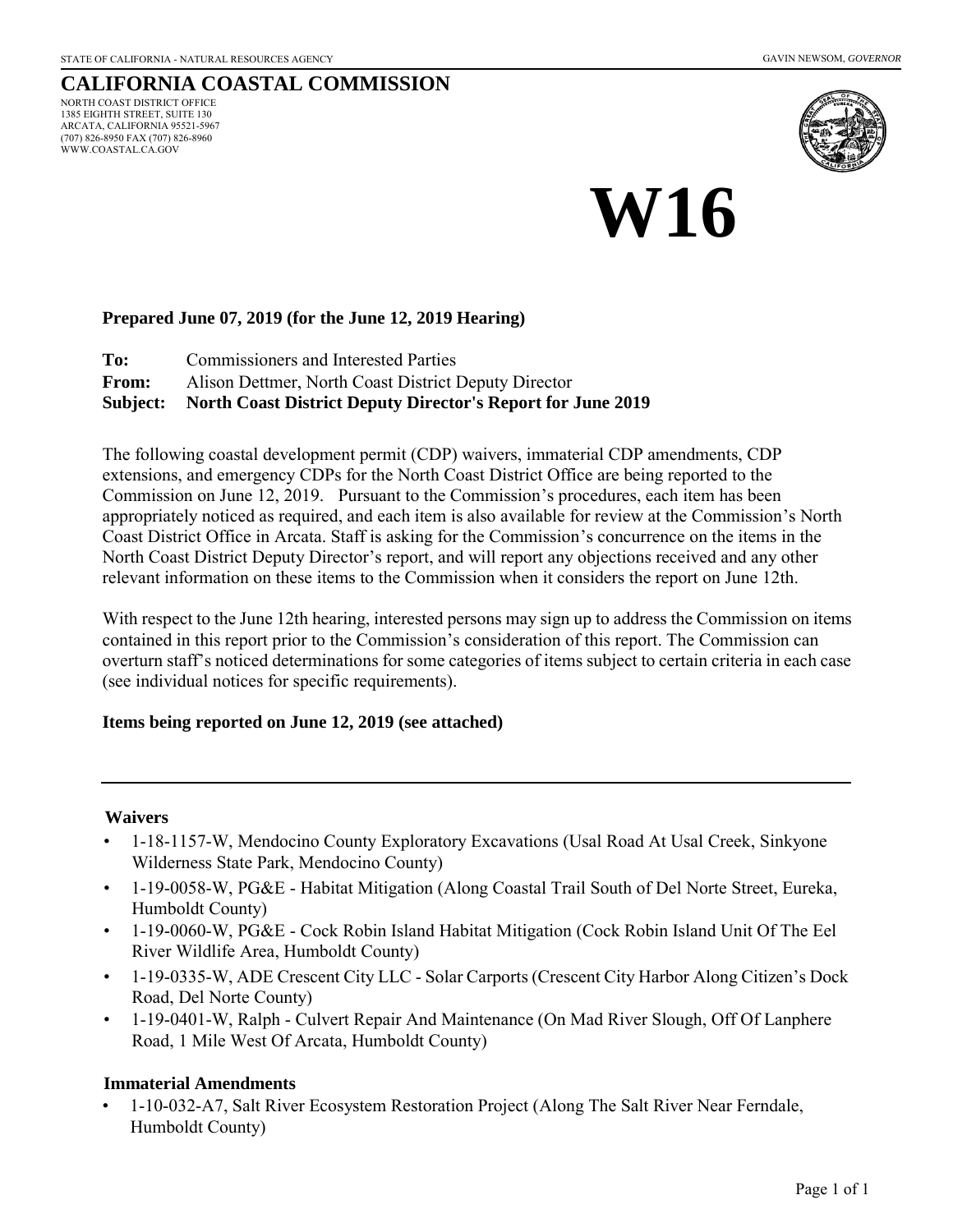#### CALIFORNIA COASTAL COMMISSION

NORTH COAST DISTRICT OFFICE 1385 EIGHTH STREET, SUITE 130 ARCATA, CA 95521 VOICE (707) 826-8950 FAX (707) 826-8960



June 7, 2019

### **Coastal Development Permit De Minimis Waiver Coastal Act Section 30624.7**

Based on the project plans and information provided in your permit application for the development described below, the Executive Director of the Coastal Commission hereby waives the requirement for a Coastal Development Permit pursuant to Section 13238.1, Title 14, California Code of Regulations. If, at a later date, this information is found to be incorrect or the plans revised, this decision will become invalid; and, any development occurring must cease until a coastal development permit is obtained or any discrepancy is resolved in writing.

Waiver: 1-18-1157-W

Applicant: Mendocino County Department of Transportation

Location: Usal Road at and around Usal Creek, Sinkyone Wilderness State Park, Mendocino County (APNs: 012-72-010; -011; -012; -016)

Proposed Development: Perform subsurface exploratory excavations to gather information for the design of a future bridge replacement project including (1) geotechnical borings and (2) archaeological exploration trenches. The geotechnical borings include the drilling of a total of four 6-inch diameter, 120-foot-deep borings, using a closed circulation system and a combination of solid/hollow-stem auger and mud rotary drilling. Three borings would be located adjacent to the bridge over Usal Creek at the road level. A rubber-tired drill rig truck would use access points to enter dry portions of the stream bed to drill one boring within the channel. The archaeological exploration excavations consist of a total of 5 to 10 trenches to be excavated by a tractor mounted backhoe in upland staging areas adjacent to the County roadway. The trenches would be approximately 3 feet wide by 9 feet long by no more than 5 feet deep.

#### Rationale:

All drilling and trenching locations are located outside of wetlands and environmentally sensitive habitat areas, except for one boring site, which will be within the dry portion of the creek bed. All work will be conducted during the dry season and is expected to take up to four days to be complete. Apart from the trenching for the archaeological explorations, only minor grading (approximately 2 to 4 cubic yards) of an upland area adjacent to the existing bridge is required to provide access for construction equipment to the boring site within the dry portion of the creek bed. Drill mud will be hauled away in drums and disposed of at the Yolo Landfill in Sacramento.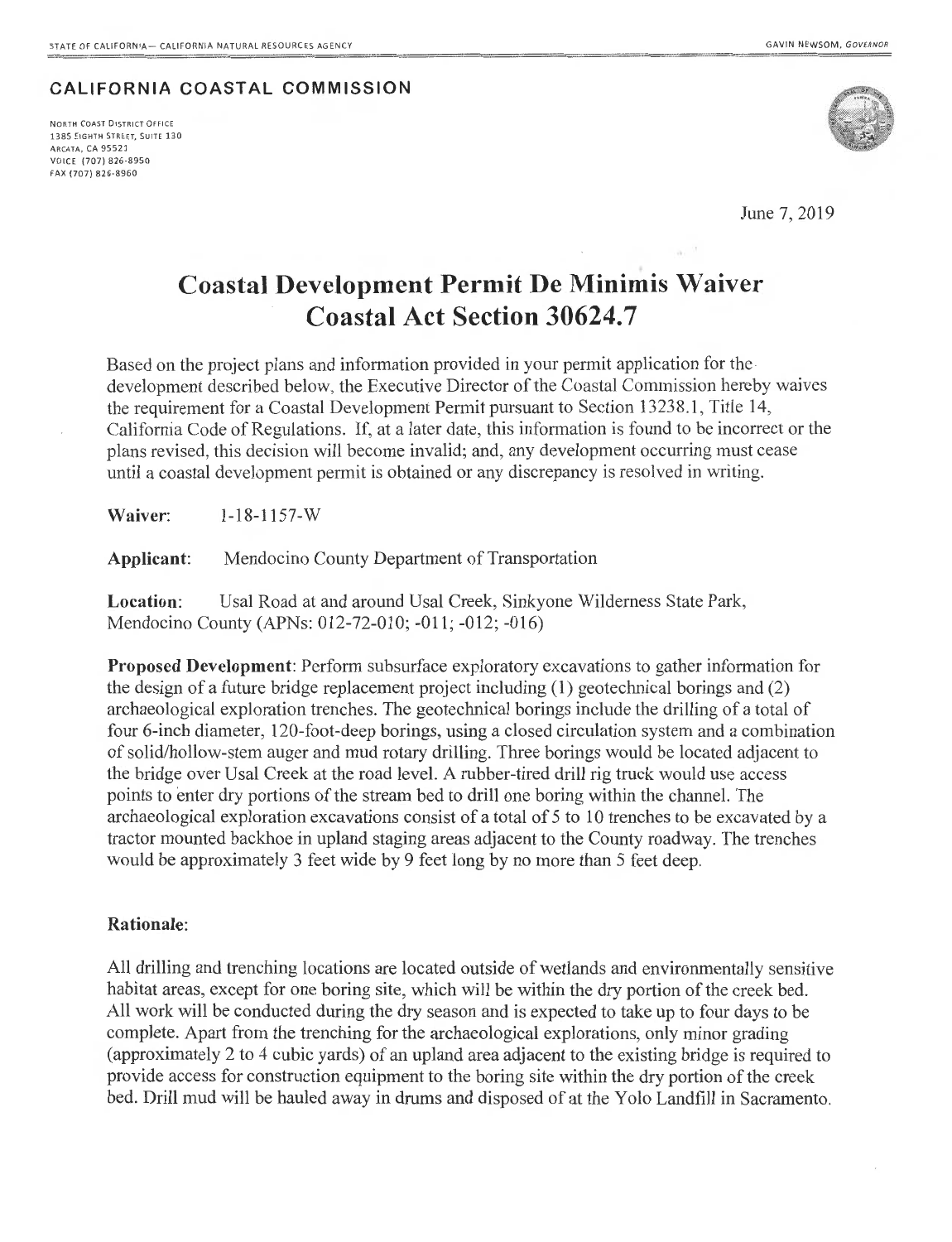### **CALIFORNIA COASTAL COMMISSION**

**NORTH COAST DISTRICT OFFICE 13 85 EIG HT H STREET, SUITE 130**  ARCATA, CA 95521 VOICE (707) 826-8950 FAX (707) 826-8960



The drillers will use best management practices to protect the water quality of Usal Creek. No trees will be removed, and only minimal vegetation removal is necessary (seasonal grasses). Hydroseeding will be utilized as needed to restore disturbed areas. All work sites will be restored to pre-project conditions following the investigation work. An archaeological monitor will be onsite during the work, as required by Caltrans. The Bear River Band of Rohnerville Rancheria and the Intertribal Sinkyone Wilderness Council have been consulted and will be invited to monitor during the proposed archaeological exploration work. In addition, the applicant has secured, or is in the process of obtaining, permits from the California Department of Fish and Wildlife and State Parks. There will be minimal disruption to public access and recreation as (1) no campground closures will be required, and (2) Usa! Road will be kept open during the course of the work. Therefore, the proposed development will not adversely impact coastal resources, public access, or public recreation opportunities, and is consistent with past Commission actions in the area and Chapter Three policies of the Coastal Act.

**This waiver will not become effective until reported to the Commission at its June 12, 2019 meeting and the site of the proposed development has been appropriately noticed, pursuant to 13054(b) of the California Code of Regulations.** The Notice of Pending Permit shall remain posted at the site until the waiver has been validated and no less than seven days prior to the Commission hearing. If four (4) Commissioners object to this waiver of permit requirements, a coastal development permit will be required.

Sincerely,

John Ainsworth Executive Director

testing fresten

Destiny Preston Coastal Program Analyst

Cc: California State Parks California Department of Fish and Wildlife Mendocino County Department of Planning and Building Intertribal Sinkyone Wilderness Council Bear River Rancheria of Rohnerville Save the Redwoods League Usal Redwoods Forest Company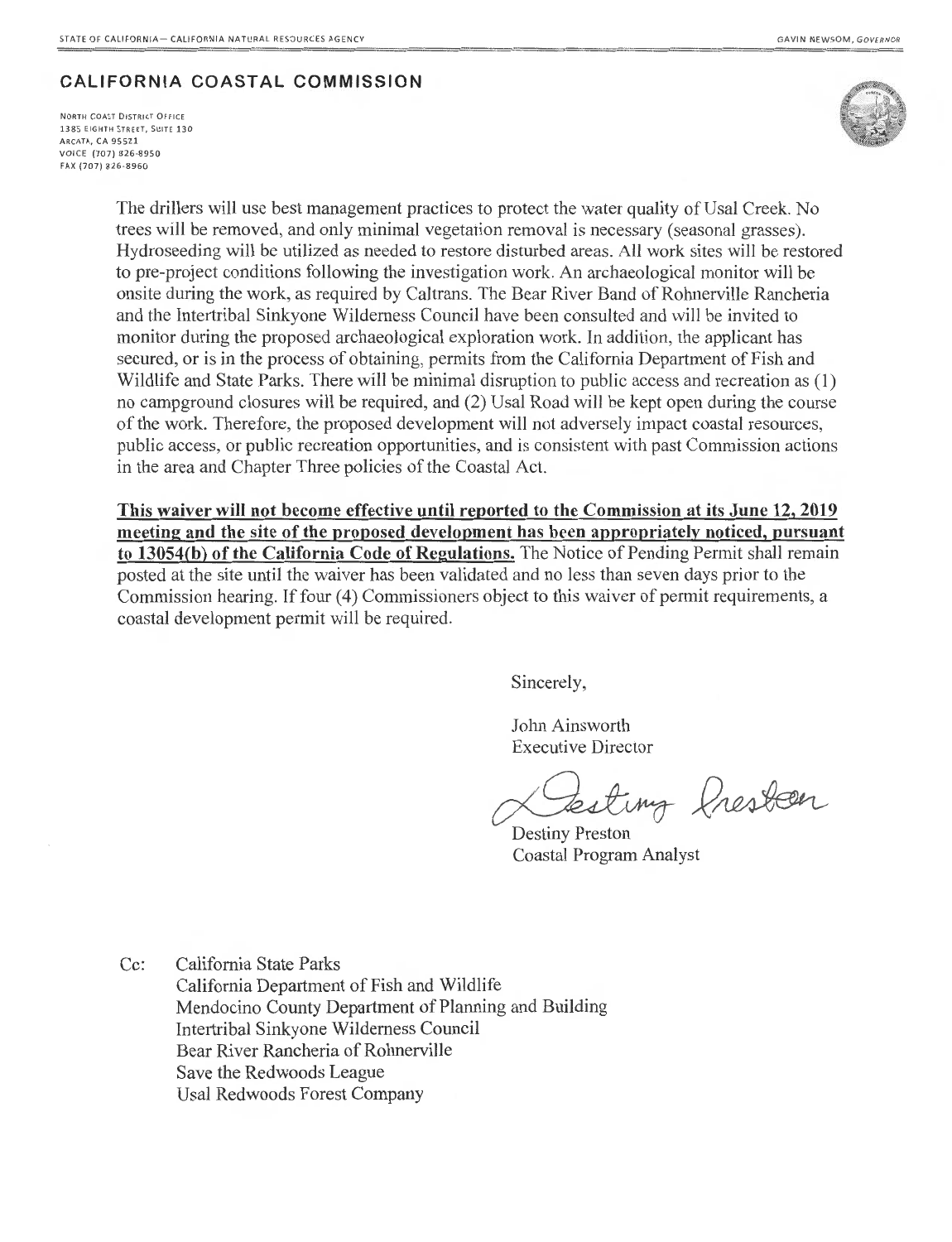**CALIFORNIA COASTAL COMMISSION** NORTH COAST DISTRICT OFFICE 1385 EIGHTH STREET, SUITE 130 ARCATA, CALIFORNIA 95521 -5967 PH (707) 826-8950 FAX (707) 826-8960 WWW.COAST ALCA.GOV



June 4, 2019

### **Coastal Development Permit De Minimis Waiver Coastal Act Section 30624.7**

Based on the project plans and information provided in your permit application for the development described below, the Executive Director of the Coastal Commission hereby waives the requirement for a Coastal Development Permit pursuant to Section 13238.1, Title 14, California Code of Regulations. If, at a later date, this information is found to be incorrect or the plans revised, this decision will become invalid; and, any development occurring must cease until a coastal development permit is obtained or any discrepancy is resolved in writing.

**Waiver:** 1-19-0058-w

**Applicant:** Pacific Gas & Electric Co. (PG&E) (ATTN: Vick Germany)

**Location:** City of Eureka in Humboldt County (APN: 007-031-02, 007-031-03, 007-031-04, 007-041-03,007-051-02, 007-051-05,007-051-09, 007-051-11,007-091-02, 007-091-03, 007-091- 05,007-091-06,007-091-07,007-091-08,007-091-09,007-091-10,007-091-11 , 007-091-12, 007- 130-16, 019-321-01, 019-321-12,302-171-01 , 302-171-25)

**Proposed Development:** After-the-fact authorization involving coniferous tree planting in three areas from Del Norte Street along the recently constructed Hikshari/Eureka Waterfront Trail system along the southern end of Humboldt Bay to provide habitat mitigation for vegetation impacts associated with the gas transmission line maintenance in the Humboldt Bay region performed under CDP Nos. 9-17-0408 and 9-17-0408-Al. These CDPs required that mitigation be planned and performed at off-site locations under separate applications. A total of 375 coniferous trees were planted in the late fall of 2018, including along the mouth of the Eel River, 202 coniferous trees (Sitka spruce and shore pine), south of the Hikshari trailhead, off of Truesdale A venue, 96 coniferous trees (Sitka spruce and shore pine) and 77 shore pine were planted on in the northwest section of the Palco Marsh just south of the west end of Del Norte Street.

**Rationale:** The proposed tree planting project was performed by PG&E, in coordination with the City of Eureka (landowner), to mitigate for tree removal impacts related to vegetation maintenance along segments of buried natural gas pipeline within various areas around Humboldt Bay in 2018. The use of heavy equipment was minimized: a mini excavator was used for some of the planting holes at Areas A and C due to poor soil conditions, but was not necessary for planting at Area D. Best Management Practices (BMPs) included, but were not limited to the following: (1) using only native, drought-tolerant plants of local genetic stock; (2) ongoing maintenance provisions for the plantings; (3) application of native grass seed mix- such as red fescue *(Festuca rubra),* tufted hair grass *(Deschampsia cespitosa),* and meadow barley *(Hordeum brachyantherum);* (4) installing biodegradable fiber rolls to prevent erosion; and (5) coordination with local tribal representatives. The planting efforts were carried out in a manner that did not obstruct public access to the adjacent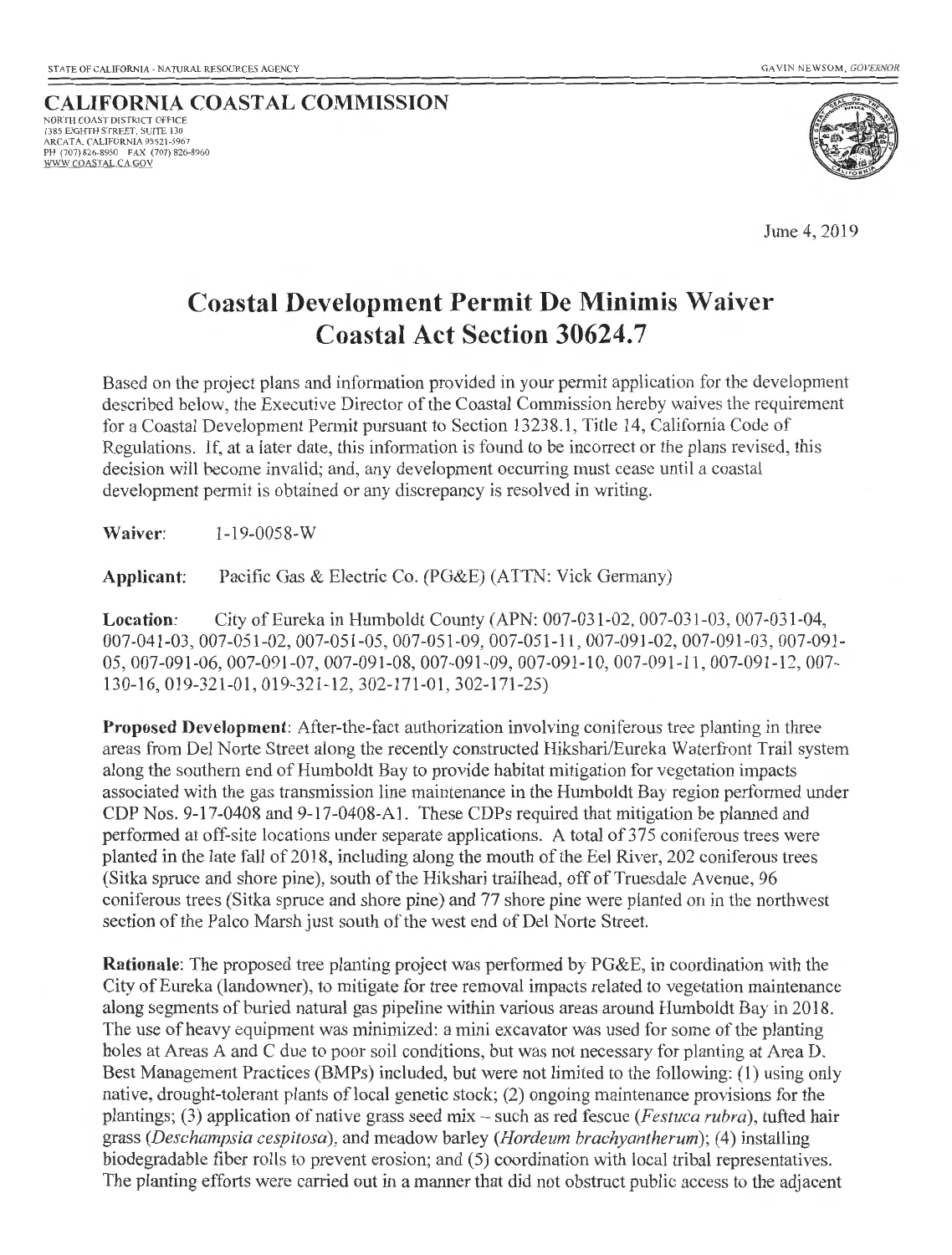### **Coastal Development Permit De Minimis Waiver**

1-19-0058-w

trail system- two of the locations are inland of the trail, and the third location (Area A) is elevated relative to the surrounding land so no views of the bay are afforded through the site from the segment of the trail located to the east. Consultation with the appropriate Native American tribes was undertaken by PG&E prior to initiation of the work, and all three tribes were satisfied with the proposed measures to avoid impacts to archaeological resources, including, but not limited to, adherence to protocols for inadvertent discovery of archaeological resources.

The proposed development will not adversely impact coastal resources, public access, or public recreation opportunities, and is consistent with past Commission actions in the area and Chapter 3 policies of the Coastal Act.

**This waiver will not become effective until reported to the Commission at its June 12, 2019 meeting and the site of the proposed development has been appropriately noticed, pursuant to 13054(b) of the California Code of Regulations.** The Notice of Pending Permit shall remain posted at the site until the waiver has been validated and no less than seven days prior to the Commission hearing. If four (4) Commissioners object to this waiver of permit requirements, a coastal development permit will be required.

Sincerely,

John Ainsworth Executive Director

Clancy DeSmet Coastal Program Analyst

cc: Commissioners/File City of Eureka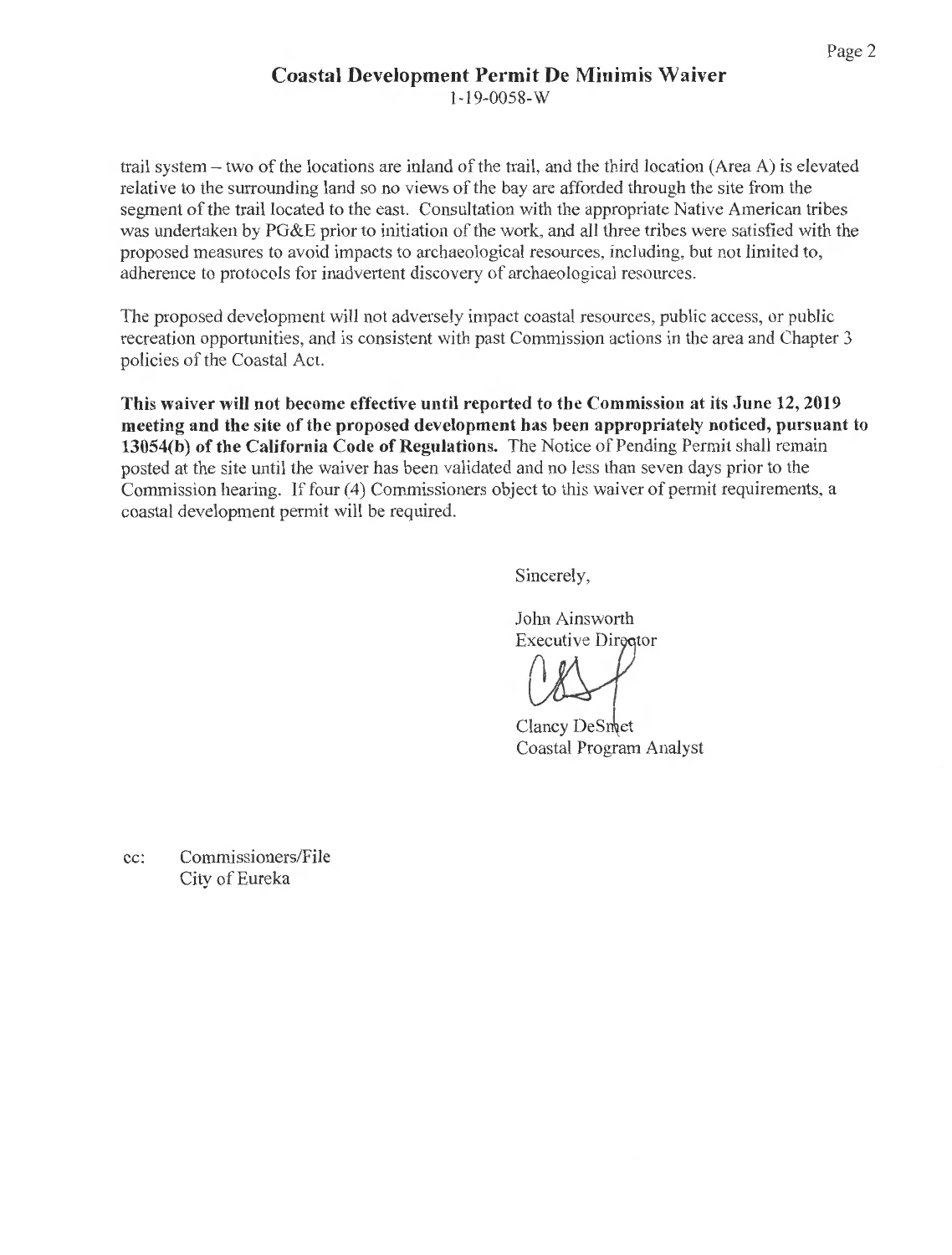#### **CALIFORNIA COASTAL COMMISSION** NORTH COAST DISTRICT OFFICE 1385 EIGHTH STREET, SUITE 130 ARCATA, CALIFORNIA 95521-5967 PH (707) 826-8950 FAX (707) 826-8960<br>WWW.COASTAL.CA.GOV



June 7, 2019

# **Coastal Development Permit De Minimis Waiver Coastal Act Section 30624.7**

Based on the project plans and information provided in your permit application for the development described below, the Executive Director of the Coastal Commission hereby waives the requirement for a Coastal Development Permit pursuant to Section 13238.1, Title 14, California Code of Regulations. If, at a later date, this information is found to be incorrect or the plans revised, this decision will become invalid; and, any development occurring must cease until a coastal development permit is obtained or any discrepancy is resolved in writing.

| Waiver: | $1 - 19 - 0060 - W$ |
|---------|---------------------|
|         |                     |

**Applicant**: Pacific Gas and Electric Company (Attn: Vick Germany)

**Location**: Cock Robin Island Unit of the Eel River Wildlife Area, Humboldt County (APNs: 100-011-13, 100-011-14)

**Proposed Development**: After-the-fact authorization involving restoration of five acres of riparian vegetation in an open grassy area to provide habitat mitigation for vegetation impacts associated with gas transmission line maintenance in the Humboldt Bay region performed under CDP Nos. 9- 17-0408 and 9-17-0408A-1. These CDPs required that mitigation be planned and performed at offsite locations under separate authorizations. A total of 503 trees and 1,576 native riparian shrubs were planted in the fall of 2018.

**Rationale**: The proposed riparian restoration project, carried out by PG&E under a Memorandum of Understanding with the California Department of Fish and Wildlife (CDFW), the landowner, is sited on the banks of the Eel River Estuary in an area devoid of riparian vegetation that is adjacent to a larger riparian restoration area established and managed by CDFW. Since its purchase by CDFW in the mid-1990s, riparian habitat restoration at the site was identified by CDFW as a high priority due to its habitat value for several state and/or federally listed threatened and endangered species that inhabit adjacent Eel River riverine habitats (including three species of salmonids and the Western Yellow-Billed Cuckoo). Only native, regionally appropriate plant species were used in the restoration project, including Black cottonwood (*Populus balsamifera* ssp. *trichocarpa*), Red alder (*Alnus rubra*), Wax myrtle (*Morella californica*), Coyote brush (*Baccharis pilularis*), Red elderberry (*Sambucus racemosa*), Twinberry (*Lonicera involucrata*), Salmonberry (*Rubus spectabilis*), Redflowering currant (*Ribes sanguineum*), Thimbleberry (*Rubus parviflorus*), and Blue blossom (*Ceanothus thyrisiflorus*). The restoration project did not displace any existing environmentally sensitive habitat, as the site is dominated by nonnative perennial grasses, including velvet grass (*Holcus lanatus*), perennial ryegrass (*Lolium perenne*), orchard grass (*Dactylis glomerata*), and sweet vernal grass (*Anthoxanthum odoratum*). There are no public access trails in the immediate vicinity of the restoration project area, and the restoration work did not create any new demand for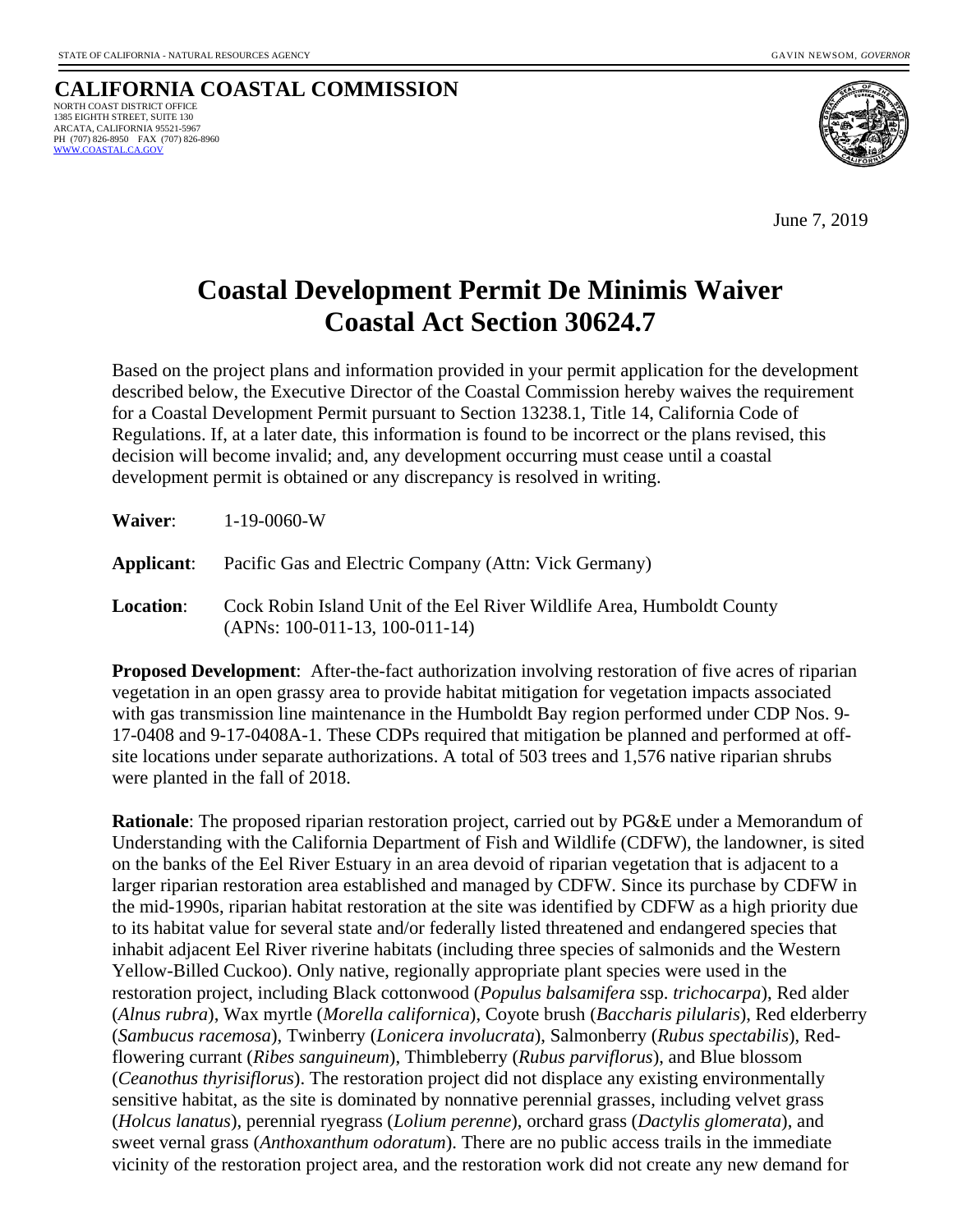### **Coastal Development Permit De Minimis Waiver**

1-19-0060-W

public access or otherwise create any burdens on public access. Consultation with the appropriate Native American tribes was undertaken by PG&E prior to initiation of the work, and all three tribes were satisfied with proposed measures to avoid impacts to archaeological resources, including, but not limited to, adherence to protocols for inadvertent discovery of archaeological resources.

Therefore, the proposed development will not adversely impact coastal resources, public access, or public recreation opportunities, and is consistent with past Commission actions in the area and Chapter Three policies of the Coastal Act.

**This waiver will not become effective until reported to the Commission at its June 12, 2019 meeting and the site of the proposed development has been appropriately noticed, pursuant to 13054(b) of the California Code of Regulations**. The Notice of Pending Permit shall remain posted at the site until the waiver has been validated and no less than seven days prior to the Commission hearing. If four (4) Commissioners object to this waiver of permit requirements, a coastal development permit will be required.

Sincerely,

John Ainsworth Executive Director

Fragin  $\frac{1}{2}$ 

Melissa Kraemer Supervising Analyst

cc: Commissioners/File Michael van Hattem, CDFW Humboldt County Planning & Building Dept.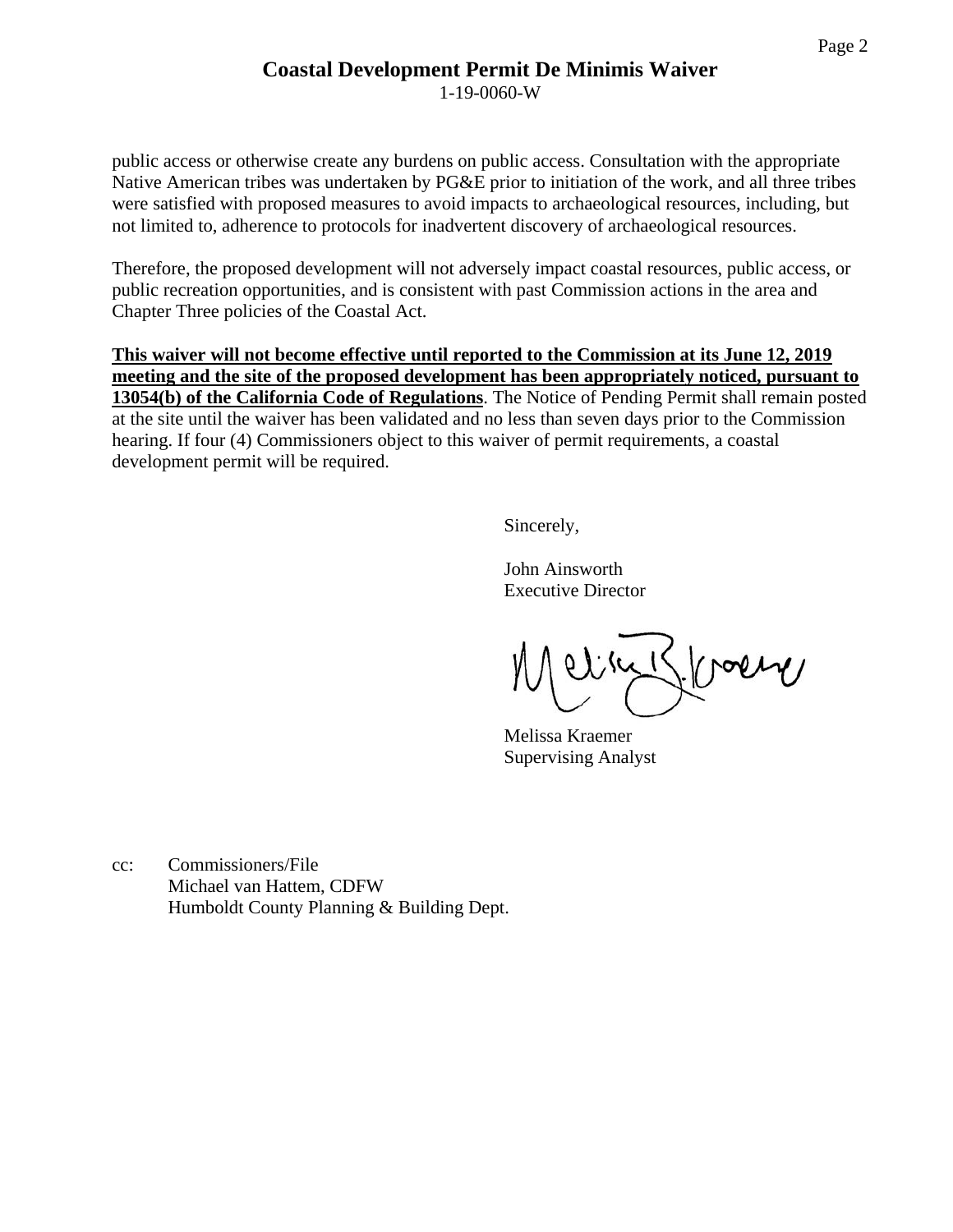### **CALIFORNIA COASTAL COMMISSION**

NORTH COAST DISTRICT OFFICE 1385 EIGHTH STREET. SUITE 130 ARCATA. CALIFORNIA 95521 -5967 PH (707) 826-8950 FAX (707) 826-8960 WWW.COASTALC A GOV



June 7, 2019

# **Coastal Development Permit De Minimis Waiver Coastal Act Section 30624.7**

Based on the project plans and information provided in your permit application for the development described below, the Executive Director of the Coastal Commission hereby waives the requirement for a Coastal Development Permit pursuant to Section 13238.1, Title 14, California Code of Regulations. If, at a later date, this information is found to be incorrect or the plans revised, this decision will become invalid; and, any development occurring must cease until a coastal development permit is obtained or any discrepancy is resolved in writing.

**Applicant:** American Diversified Energy (ADE) Crescent City LLC

**Location:** Inner Boat Basin parking lot along Citizen's Dock Road, within Crescent City Harbor near Highway 101, Crescent City (APNs 117-170-011 and 117-020-016)

**Proposed Development:** Construction of three steel carport canopies covering a total of approximately 22,862 square feet and supporting 1,122 solar photovoltaic panels rated for 420. 75k W on the canopies. The carport canopies would be approximately 38 feet wide, a maximum of21 feet tall, constructed in various lengths of approximately 102 feet, 204 feet, and 309, feet and supported by a total of23 steel columns anchored in reinforced concrete pads 10 feet, 9 inches square and 3 feet deep. High efficiency LED lighting and 120v dual plug outlets would also be added to the carports. No vegetation removal is proposed.

**Procedural Note:** Because this project is bisected by the Commission's retained jurisdiction and the Del Norte County's LCP jurisdiction boundary, the Applicant, the County, and the Executive Director have agreed to process and act upon a consolidated CDP application pursuant to Coastal Act Section 30601.3(a)(2).

**Rationale:** The proposed development is relatively minor in nature and located entirely within a developed portion of Crescent City Harbor, in an existing parking lot. The Inner Boat Basin parking lot is currently open for free public use, with the exception of certain special events throughout the year. No parking spaces will be removed and access to the general public will remain unchanged. Construction activities will not interfere with the public's ability to access the sea and will occur over a short duration. Total construction time for foundation work will take approximately 3 weeks, with another 2 weeks anticipated for construction of the carports. The Inner Boat Basin parking lot will remain open to the public during construction, with temporary closures to the immediate construction zone during peak construction activity. Traffic will be diverted as necessary with safety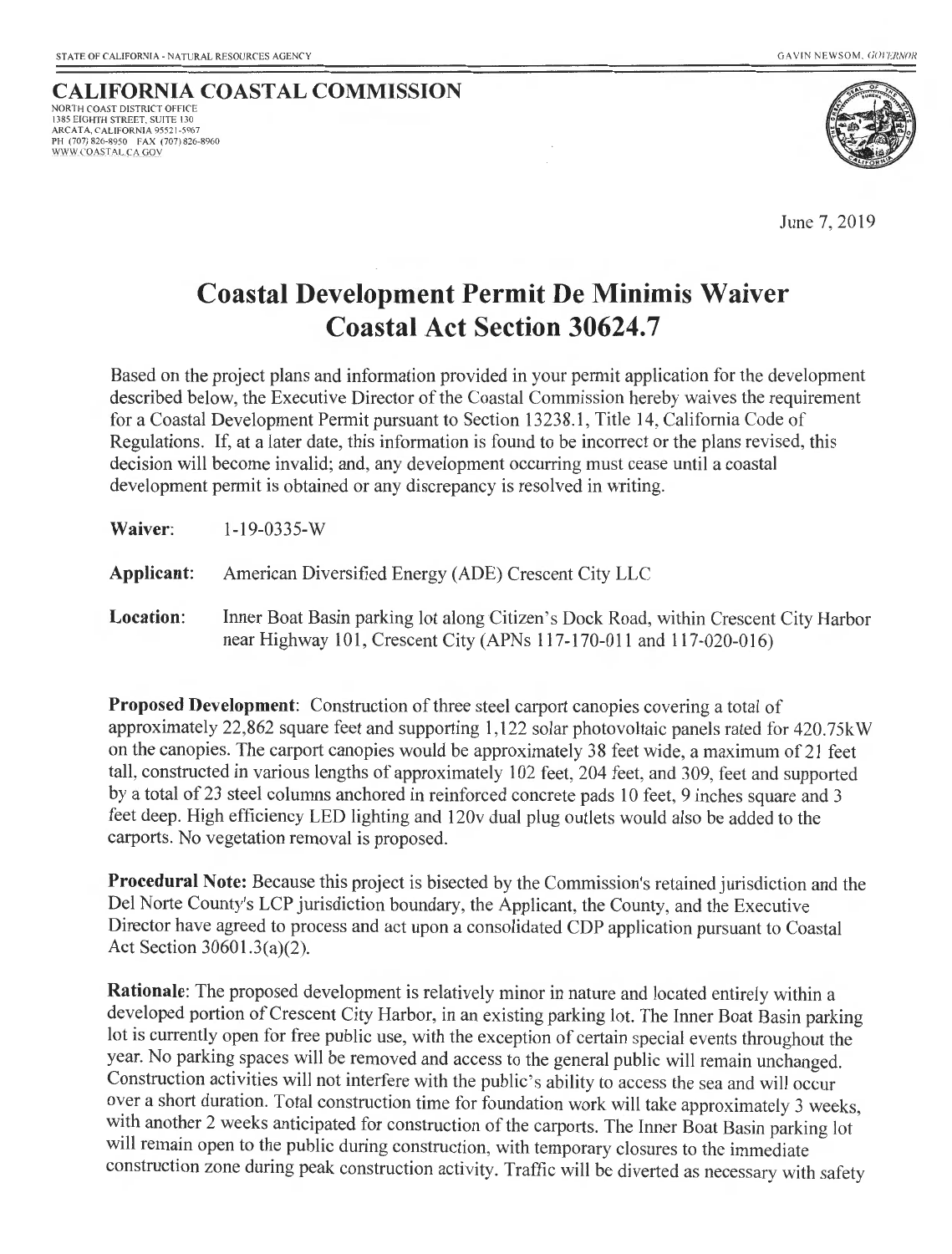cones and two persons controlling and directing pedestrians and vehicles away from construction zones as necessary.

The project is designed to avoid and/or minimize impacts to visual and biological resources and water quality. The solar-mounted carports will not significantly obstruct views of the marina as seen from Highway 101 or from Citizen's Dock Road. The height of the carports is compatible with the surrounding building heights, which range between 14 and 26 feet tall. A total of 21 high efficiency LED lights will be installed underneath the three carport awnings using soft white 29.3-watt-rated bulbs with a lumen rating of 3,257. All lighting will be downcast and shielded to avoid adversely affecting the view from Highway 101 or Citizens Dock Road. Weatherproof electrical connections will be run through conduits along the arrays to four inverters that will convert the solar DC power to AC power. From the inverters, which will be mounted on the carport columns, conduit will be placed in 1-foot-wide and 18-24-inch-deep trenches that will be directed to existing utility transformers. No vegetation will be removed or disturbed from trenching or installing any solar equipment. All trenching occurs on either asphalt or dirt areas. All the excavated trenches will be backfilled and the surface returned to its previous state and appearance once conduit is laid. All concrete, asphalt, and soil spoils will be disposed at an authorized facility. In addition to concrete and asphalt spoils, the approximately 455 cubic yards of soil excavated from foundation footings and trenches will be disposed of at Del Norte Solid Waste Transfer Station, located approximately 1.5 miles away. Additionally, Best Management Practices will be implemented throughout construction, including placement of sandbags and filter waddles around exposed soil areas during installation of utilities, placement of filter waddles around nearby drains, and use of a constructed washout area on the southeastern portion of the property to manage and dry out concrete slurry before disposal.

Therefore, the proposed development will not result in any significant adverse impacts to sensitive habitat, water quality, visual resources, public access, or other coastal resources and is consistent with all applicable Chapter Three policies of the Coastal Act.

**This waiver will not become effective until reported to the Commission at its June 12, 2019 meeting in San Diego and the site of the proposed development has been appropriately noticed, pursuant to 13054(b) of the California Code of Regulations.** The Notice of Pending Permit shall remain posted at the site until the waiver has been validated and no less than seven days prior to the Commission hearing. If four (4) Commissioners object to this waiver of permit requirements, a coastal development permit will be required.

Sincerely,

John Ainsworth Executive Director

Tamara Gedik Coastal Program Analyst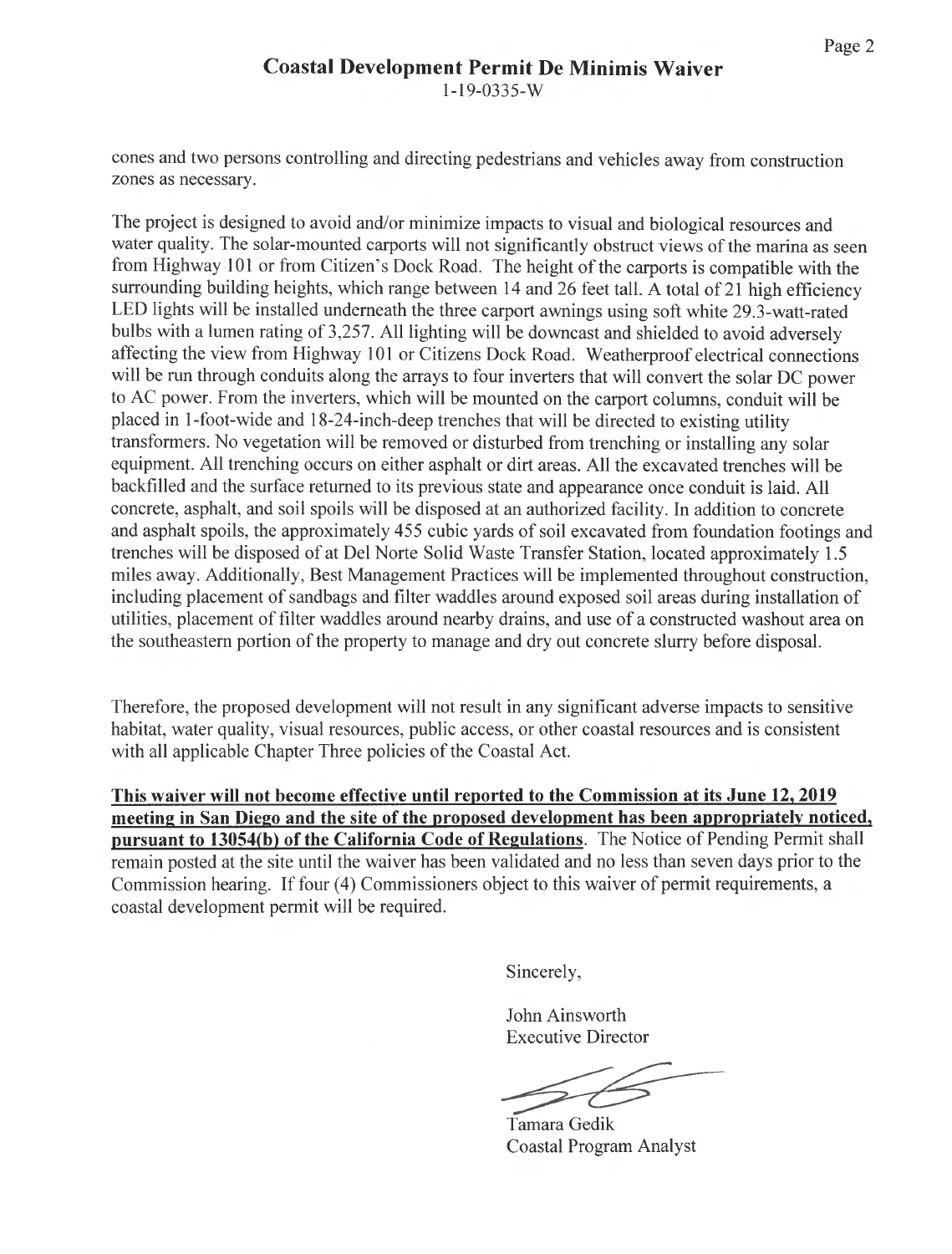#### **CALIFORNIA COASTAL COMMISSION** NORTH COAST DISTRICT OFFICE 1385 EIGHTH STREET, SUITE 130 ARCATA, CALIFORNIA 95521-5967 PH (707) 826-8950 FAX (707) 826-8960<br>WWW.COASTAL.CA.GOV



June 7, 2019

# **Coastal Development Permit De Minimis Waiver Coastal Act Section 30624.7**

Based on the project plans and information provided in your permit application for the development described below, the Executive Director of the Coastal Commission hereby waives the requirement for a Coastal Development Permit pursuant to Section 13238.1, Title 14, California Code of Regulations. If, at a later date, this information is found to be incorrect or the plans revised, this decision will become invalid; and, any development occurring must cease until a coastal development permit is obtained or any discrepancy is resolved in writing.

**Applicant**: Carol and C.J. Ralph

**Location**: On Mad River Slough at 7000 Lanphere Rd., approximately one mile west of Arcata, Humboldt County (APN 506-281-03)

**Proposed Development**: In-kind replacement of the outer (seaward) 20 feet of a 60-foot-long, 18 inch diameter culvert that runs through an existing 12-foot-wide agricultural dike and drains diked agricultural lands into Mad River Slough, a tributary to Humboldt Bay.

**Rationale**: The subject culvert is partially corroded, malfunctioning, and at risk of failure, which eventually, if not repaired, will lead to tidal flooding of over 40 acres of agricultural land. The flapgate culvert is designed to allow freshwater to drain from the landward (pasture) side of the dike and to prevent tidewaters from flooding the seasonally grazed agricultural pastureland (diked former tideland). The agricultural pastureland supports seasonal freshwater wetlands that provide habitat for various species of frogs and birds. The applicant has coordinated with, and is obtaining permits from, the California Department of Fish and Wildlife, the U.S. Army Corps of Engineers (Nationwide Permit), and the Humboldt Bay Harbor District. The state and federal resource agencies have determined that the proposed project, as proposed, will not adversely affect sensitive fish species, including anadromous salmonids or tidewater goby, which are known to inhabit Mad River Slough. To minimize impacts to sensitive habitat, the applicant has proposed to implement the following mitigation measures: (1) the excavator will access the work site only when the pasture is dry to avoid soft soils and rutting the seasonal pasture wetlands; (2) work will only be conducted during a summer low tide, when the tide is at least minus 1 foot or lower (e.g., around early July), and work will be completed within a single low-tide cycle; (3) freshwater will be excluded from the work site prior to construction by closing a gate valve on the culvert inlet prior to construction; (4) the excavator will only work from the top of the dike, and no equipment will enter the wetted channels on either side of the dike; (5) all excavated material necessary for the in-kind partial removal/ replacement of the culvert will be temporarily stockpiled on the top of the upland dike, and then backfilled in-kind following pipe installation; (6) no excess spoils will be placed or sidecast in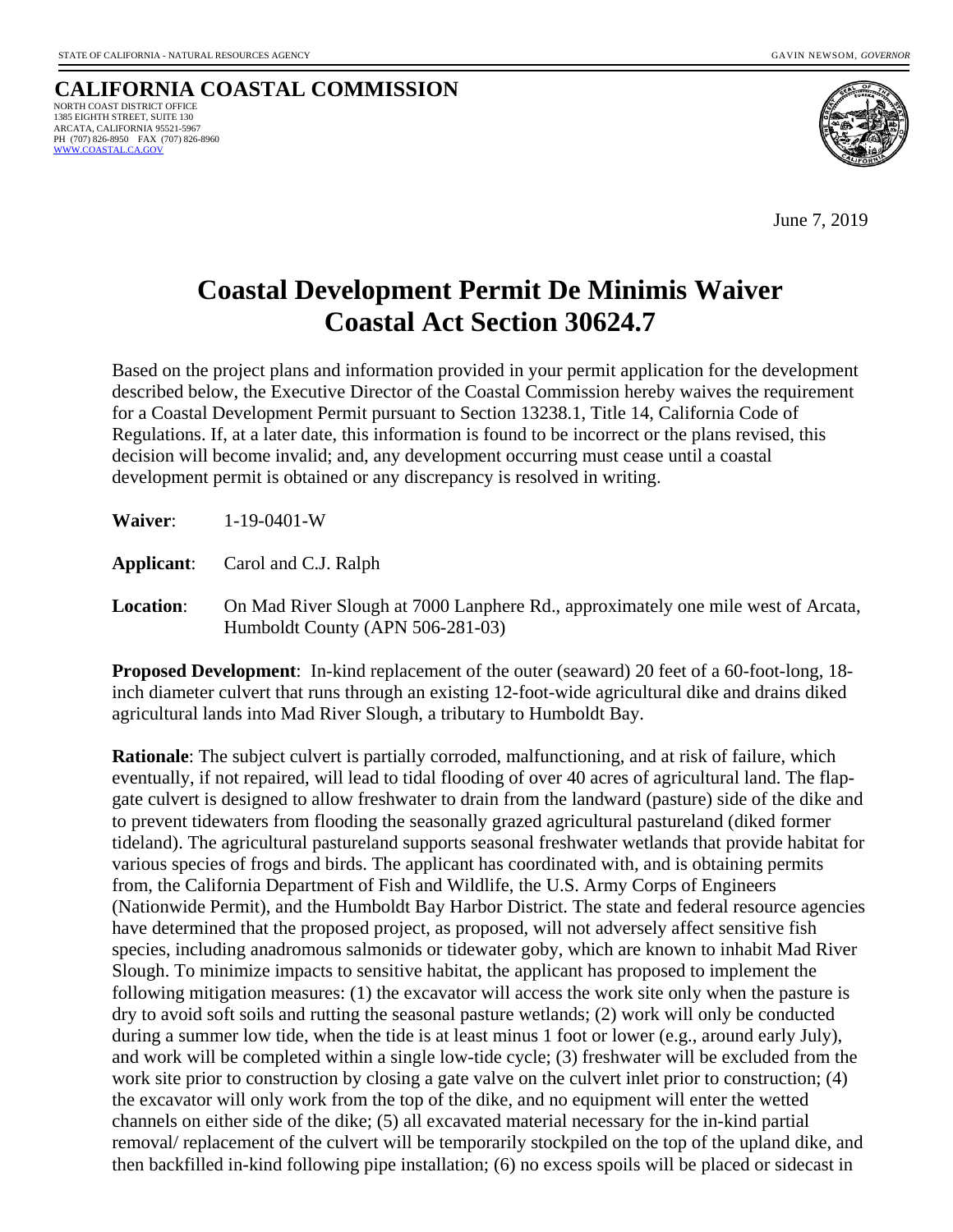### **Coastal Development Permit De Minimis Waiver**

1-19-0401-W

wetlands of any kind; (7) any disturbed soils on the dike resulting from the work will be revegetated with existing native and nonnative species in the adjacent areas such as Cow Parsnip, California Blackberry, pasture grasses, and clover; and (8) fueling of the excavator will occur prior to entering the subject property, and no refueling will occur in or near sensitive habitat areas. The project as proposed will result in no public access impacts, as there currently is no public access on the property, including on the agricultural dike.

Therefore, the proposed development will not adversely impact coastal resources, public access, or public recreation opportunities, and is consistent with past Commission actions in the area and the Chapter Three policies of the Coastal Act.

**This waiver will not become effective until reported to the Commission at its June 12, 2019 meeting and the site of the proposed development has been appropriately noticed, pursuant to 13054(b) of the California Code of Regulations**. The Notice of Pending Permit shall remain posted at the site until the waiver has been validated and no less than seven days prior to the Commission hearing. If four (4) Commissioners object to this waiver of permit requirements, a coastal development permit will be required.

Sincerely,

John Ainsworth Executive Director

line Kloche

Melissa Kraemer Supervising Analyst

cc: Commissioners/File Humboldt County Planning & Building Dept.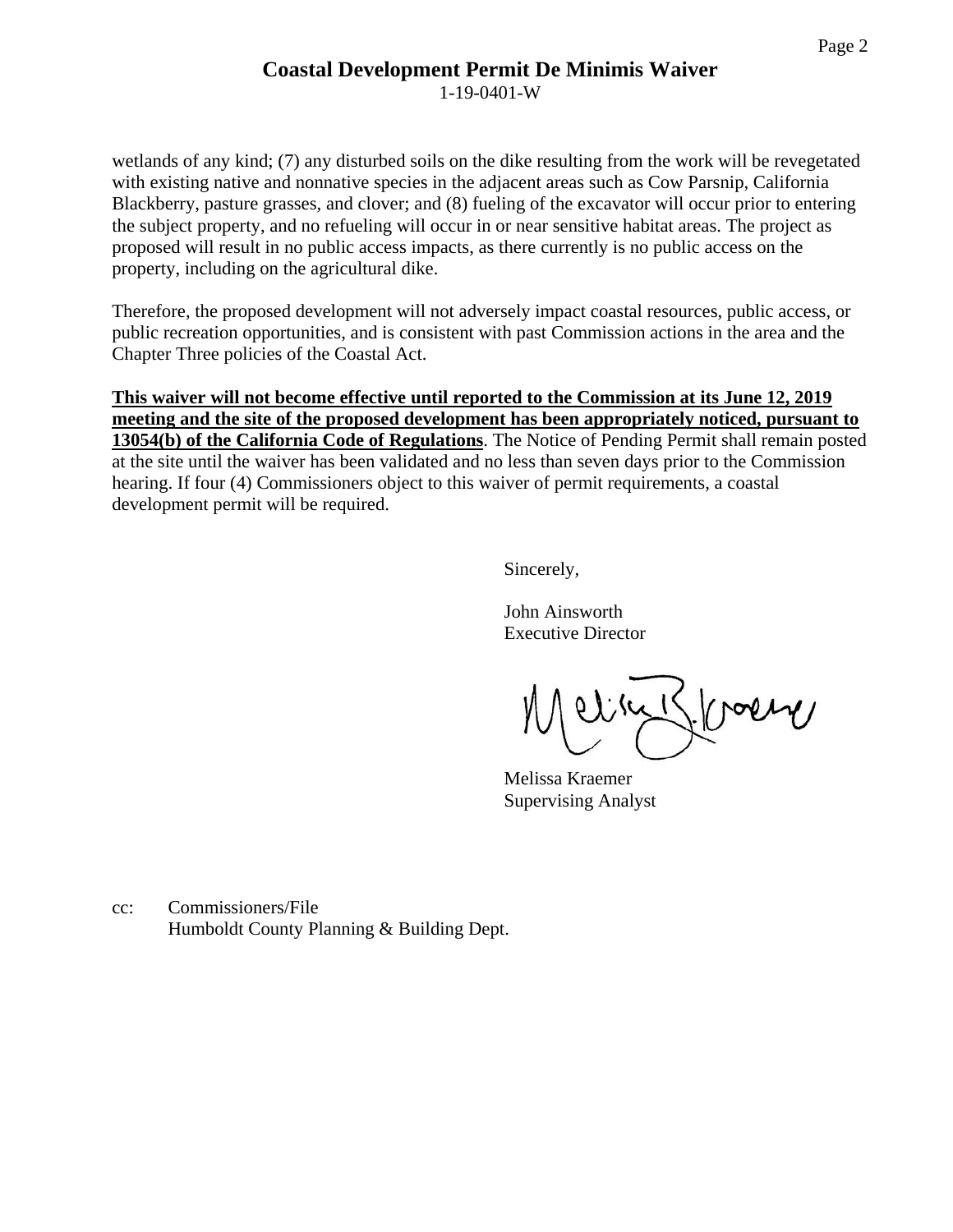**CALIFORNIA COASTAL COMMISSION** NORTH COAST DISTRICT OFFICE 1385 EIGHTH STREET, SUITE 130 ARCATA, CALIFORNIA 95521-5967 PH (707) 826-8950 FAX (707) 826-8960  [www.coastal.ca.gov](http://www.coastal.ca.gov/)



### **NOTICE OF PROPOSED IMMATERIAL PERMIT AMENDMENT**

Coastal Development Permit Amendment No. **1-10-032-A7**

May 29, 2019

**To:**All Interested Parties

**From:** John Ainsworth, Executive Director

- **Subject:** Permit No. **1-10-032-A7** granted to **Humboldt County Resource Conservation District** for: Implementation of the Salt River Ecosystem Restoration Project, a multi-year, region-wide, collaborative restoration and flood alleviation project comprised of three major components: (1) Phase 1 involves restoring approximately 400 acres of estuarine marsh, estuarine aquatic, riparian, and freshwater wetland habitats on the lower 2.5 miles of the Salt River and on the 440-acre Riverside Ranch former dairy farm property owned by the Department of Fish & Game; (2) Phase 2 involves restoring hydraulic capacity, in-stream fish habitat, riparian vegetation, and improved water quality along an additional approximately 5 miles of the Salt River, ~2,900 feet of lower Francis Creek, and ~500 feet of lower Eastside Drainage; and (3) long-term maintenance and adaptive management activities to ensure the project meets its goals and objectives to be performed over multiple years.
- **Project Site:** Across ~808 acres of mostly agricultural properties under a variety of different ownerships, including the 440-acre Riverside Ranch owned by the Department of Fish & Game, along ~7.5 miles of the Salt River near Ferndale, Humboldt County**.**

### **The Executive Director of the California Coastal Commission has reviewed a proposed amendment to the above referenced permit, which would result in the following change(s):**

 Inclusion of ten added parcels in the project area footprint to accommodate (1) minor channel realignment; and (2) additional sites for the beneficial reuse of dredged sediment generated by the 2019 restoration work. The added properties are owned by landowners with whom the applicant currently has signed landowner agreements.

#### **FINDINGS**

Pursuant to 14 Cal. Admin. Code Section 13166(b) this amendment is considered to be IMMATERIAL and the permit will be amended accordingly if no written objections are received within ten working days of the date of this notice. If an objection is received, the amendment must